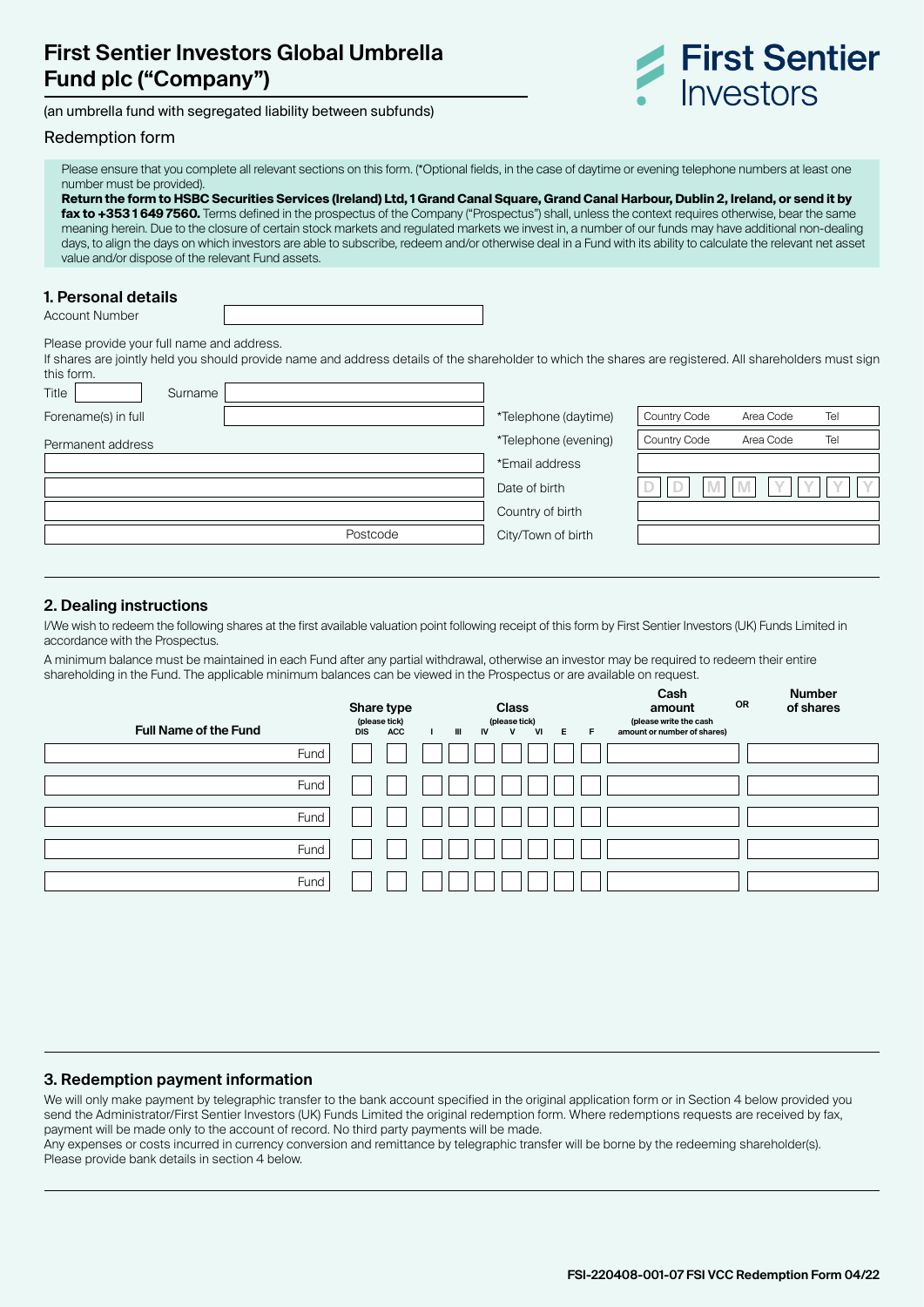## **4. Bank details**

| Name of Bank or Building Society            |          | Name of account holder             |                               |
|---------------------------------------------|----------|------------------------------------|-------------------------------|
| Bank/Building Society address               |          | Account no.                        |                               |
|                                             |          | Sort Code                          | -<br>$\overline{\phantom{0}}$ |
|                                             | Postcode | Swift Code                         |                               |
|                                             |          | IBAN (If any)                      |                               |
|                                             |          | Correspondent Bank (If applicable) |                               |
|                                             |          | SWIFT/ABA Code*                    |                               |
|                                             |          | Beneficiary Bank Name              |                               |
|                                             |          | Beneficiary Bank Account Number    |                               |
|                                             |          | Further Credit/Sub Account Name    |                               |
|                                             |          | Further Credit/Sub Account Number  |                               |
| * Mandatory if correspondent bank provided. |          |                                    |                               |

**5. Signature(s) and declaration** Please read the declaration below before you sign and date this redemption form. By signing you make the declaration shown below and confirm that you have read this form and the separate key investor information document ("KIID") for the fund(s) in which you which to have chosen to redeem shares. I/We declare that:

- if this form is signed under Power of Attorney, a copy of the Power of Attorney must be furnished in support of the signature.
- sole signatories signing on behalf of a company confirm that they are signing as a sole director or sole company secretary of the company. I/We understand that selling shares not held in an ISA could give rise to a liability to capital gains tax.

If you are not the registered shareholder please insert the capacity in which you are signing e.g. Attorney, Administrator or Executor.

#### **Anti-Money Laundering Declarations**

- 1. I/We acknowledge that measures aimed at the prevention of money laundering and terrorist financing will require verification of my/our identity, address and source of funds and where applicable other persons including but not limited to any beneficial owner<sup>i</sup> on a risk sensitive basis and the ongoing monitoring of my/our business relationship with the Company. I/We further acknowledge that the Administrator reserves the right not to issue Shares until such time as the Administrator has received and is satisfied with all the information and documentation requested to verify my/our identity, address and source of funds and where applicable other persons including but not limited to any beneficial owner. I/We acknowledge that the Administrator shall be indemnified and held harmless by me/us against any loss arising as a result of a failure to process my/our application for Shares if such information and documentation as has been requested by the Administrator has not been provided by me/us.
- 2. I/We acknowledge that I/we must disclose to the Fund and Administrator, both at the time of initial subscription into the Fund and upon any change thereafter, any Shareholder or person or entity or beneficial owner that is or is acting, directly or indirectly for the Shareholder who is a politically exposed persons ("PEP")<sup>2</sup>, and immediate family members<sup>3</sup>, and close associates<sup>4</sup> of such persons.
- 3. I/We acknowledge that the [Fund/Company] or the Administrator also reserves the right to refuse to make any redemption payment or distribution to a Shareholder if any of the Directors of the [Fund/Company] or the Administrator suspects or is advised that the payment of any redemption or distribution moneys to such Shareholder might result in a breach or violation of any applicable anti-money laundering or other laws or regulations by any person in any relevant jurisdiction, or such refusal is considered necessary or appropriate to ensure the compliance by the [Fund/Company], its Directors or the Administrator with any such laws or regulations in any relevant jurisdiction.
- 4. I/We understand and agree that the [Fund/Company] prohibits the investment of funds by any persons or entities that are acting, directly or indirectly, (i) in contravention of any applicable laws and regulations, including anti-money laundering regulations or conventions, (ii) on behalf of terrorists or terrorist organisations, including those persons or entities that are included on the List of Specially Designated Nationals and Blocked Persons maintained by the U.S. Treasury Department's Office of Foreign Assets Control ("OFAC"), as such list may be amended from time to time or named on the list of prohibited countries, territories, entities and individuals in the Official Journal of the European Union, or (iii), for a shell bank<sup>5</sup> (such persons or entities in (i) – (iii) are collectively referred to as "Prohibited Persons").
- 5. I/We represent, warrant and covenant that: (i) I/we am/are not, nor is any person or entity controlling, controlled by or under common control with me/us, a Prohibited Person, and (ii) to the extent I/we have any beneficial owners, (a) I/we have carried out thorough due diligence to establish the identities of such beneficial owners, (b) based on such due diligence, I/we reasonably believe that no such beneficial owners are Prohibited Persons, (c) I/we hold the evidence of such identities and status and will maintain all such evidence for at least five years from the date of my/our complete redemption from the [Fund/Company], and (d) I/we will make available such information and any additional information that the [Fund/Company] and/or Administrator may require upon request.
- 6. I/We understand and agree that the Fund further prohibits the investment of funds by any PEP and immediate family members, and close associates of such persons, unless the Fund, in conjunction with the Administrator, after being specifically notified by me/us in writing that I/we am/are such a person, conducts further due diligence, and determines that such investment shall be permitted.
- 7. If any of the foregoing representations, warranties or covenants ceases to be true or if the [Fund/Company] and/or Administrator no longer reasonably believes that it has satisfactory evidence as to their truth, notwithstanding any other agreement to the contrary, the *[Fund/Company]* and/or Administrator may be obligated to freeze my/our investment, either by prohibiting additional investments, declining or suspending any redemption requests and/or segregating the assets constituting the investment in accordance with applicable regulations, or my/our investment may immediately be redeemed by the [Fund/Company], and the [Fund/Company] and/or the Administrator may also be required to report such action and to disclose my/our identity to OFAC or other authority. In the event that the [Fund/Company] and/or the Administrator is required to take any of the foregoing actions, I/we understand and agree that I/we shall have no claim against the [Fund/Company], the Investment Manager, the Administrator, and their respective affiliates, directors, members, partners, shareholders, officers, employees and agents for any form of damages as a result of any of the aforementioned actions.
- 8. I/We understand and agree that any redemption proceeds paid to me/us will only be paid to the account of record. Furthermore, I/we understand and agree that any redemption proceeds paid to me/us will only be paid to a bank account in my/our name and with a recognised financial institution.
- 9. I/We agree to indemnify and hold harmless the [Fund/Company], the Investment Manager, the Administrator, and their respective affiliates, directors, members, partners, shareholders, officers, employees and agents from and against any and all losses, liabilities, damages, penalties, costs, fees and expenses (including legal fees and disbursements) which may result, directly or indirectly, from any inaccuracy in or breach of any representation, warranty, covenant or agreement set forth in this section.